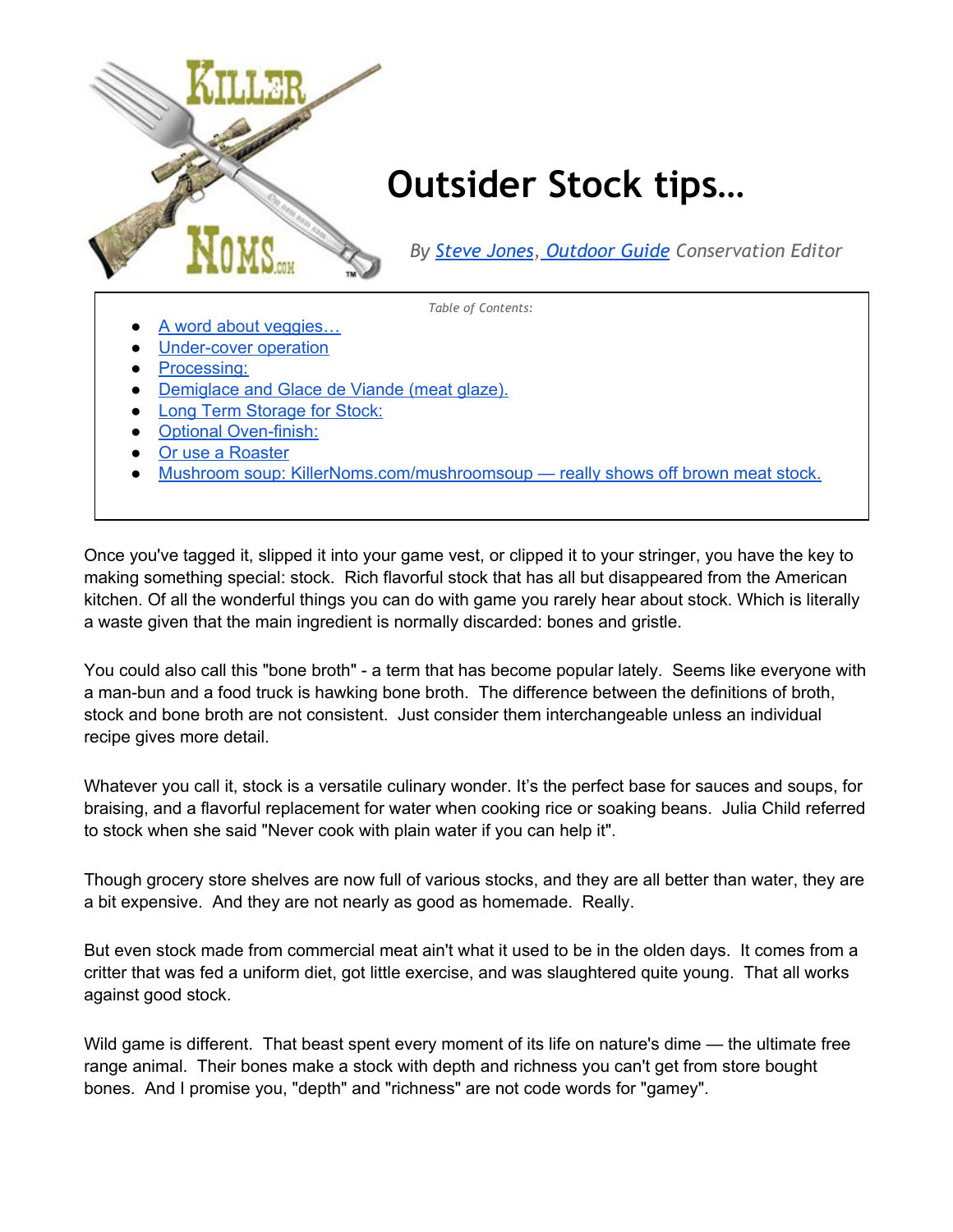Stock is very simple — nothing more than what results from slowly simmering bones along with aromatic vegetables and some herbs and spices. The connective tissues break down into gelatin that gives great body and texture, what the foodies call "mouth feel". The resulting stock can be further processed into fancy stuff like demiglace, glace de viande (meat glaze), consommé and aspic impressing the socks off of any culinary snob friends you may have. More on all that later.

#### (click for a video of how a good, [gelatinous](http://youtu.be/qkaDb8WdI2w) stock should look)

Good stock starts with good bones. Marrow spoils quickly (and rather spectacularly) so use bones that have been cared for at least as well as you would fresh meat. They should go straight from the cutting room into the stock pot, or into the freezer to be used when convenient. They freeze extremely well if vacuum sealed, or painstakingly wrapped.

Most stock recipes call for added meat. This is primarily for flavor, but using parts with lots of connective tissue brings texture too. Best are the gnarly looking bits you normally discard while butchering because they are too gristly to bother with trimming for grind. They are perfect for the stock pot — so long as they are clean and wholesome.

While butchering deer I package and freeze such scraps in 2 lb packs labeled "stock meat". If you're in the habit of discarding venison flank, rib or brisket because it's too fussy to process and less desirable than other cuts — stop. They're perfect for stock and are easy to prepare and package for that purpose.

But when it comes to stock meat, shanks are the star of the show — though they are so wonderful in the "Braised Venison [Shoulder](http://killernoms.com/braisedshoulder)" recipe I try to save them, using other stock meat if it is handy. The heel, also known as the upper shank (the muscle attached to the top of the achilles tendon) is great too. Don't trim, just slice it into chunks. Even toss in the achilles tendon itself if it remained clean — it can get grimy in various hanging or dragging duties.

Never use any bruised or bloodshot meat or anything in any way questionable. But the venison that got lost in the back of your freezer for a couple of years? Trim away any freezer burned bits, call it stock meat and toss it in! Just keep in mind that while all meat brings flavor, only cuts rich in connective tissue bring texture.

With caveats, it's also excellent to supplement with bones rescued from a cooked roast. If making poultry stock, a leftover carcass is great. Save 'em up in the freezer and have a stock making party some dreary Winter weekend. The heavenly smell takes the sting out of cabin fever.

The caveats for using a cooked carcass are that the spices used could affect the flavor of your stock. That may be good or bad depending on how you plan to use it. Also know that cooked bones have already given up much of their collagen - so without raw bones your stock could turn out a bit "thin". We can fix that later.

Furnace weather is the perfect time for making stock. Simmering a pot on the stove all day takes a lot of energy which is practically free when it is taking a load off your furnace. But if it's fighting your air conditioner it's a wasteful double whammy of energy cost. Open-window weather is in between.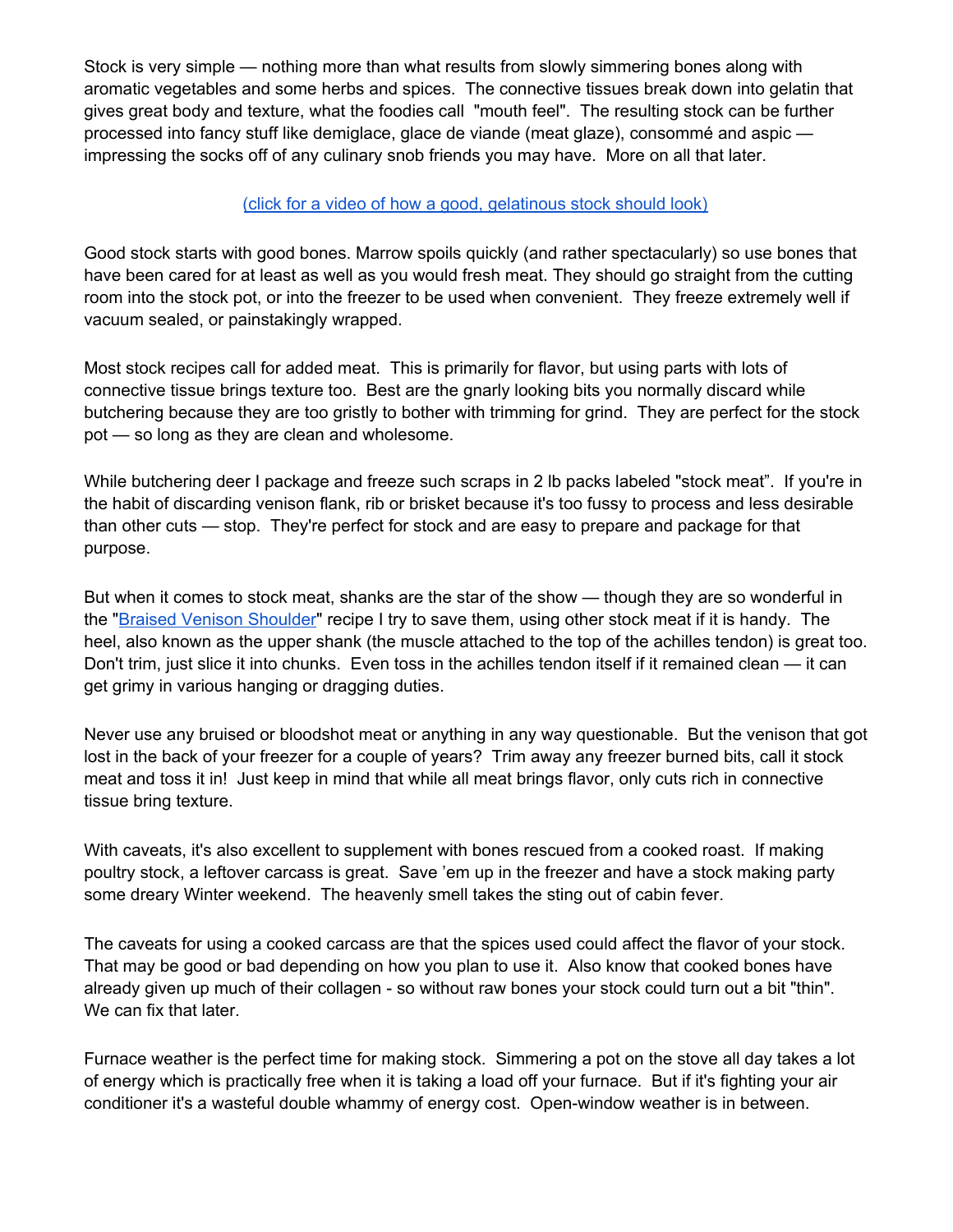Fresh stock is volatile stuff with a short shelf life -- especially if unsalted. Freeze or use it right away. Bacteria love it, so give it 4 days max in the fridge. Any more than that, take it out and boil it hard a couple of minutes, quick chill in an ice bath, and return to the fridge.

## <span id="page-2-0"></span>**A word about veggies…**

Nearly all stock recipes call for "mirepoix", the holy trinity of onion, celery and carrot at a 2/1/1 ratio. Yellow onions are normally preferred in a brown stock, because the papery yellow skins add color. White onions. shallots and even leeks are fine too, especially with a white stock (same as brown, except roasting step is skipped). Some even substitute fennel bulb for onion, but that is a more specific flavor that could conflict with some recipes.

Some recipes ask that the veggies be rough-chopped, others diced. In a shorter cook (e.g. with seafood stock) diced may be better. But the roasting step is more convenient with larger pieces. These are minor points, follow your bliss.

Below is a link to a basic brown meat stock recipe. You can substitute other bones as well (beef, pork, lamb, etc.) or mix and match, making your own custom blend. For more gelatin, veal knuckles and calves feet are the ticket. Or chicken feet if making a poultry stock. You may have to hunt around or find an ethnic market to buy chicken feet or calves feet.

#### Venison Brown Stock Recipe: [KillerNoms.com/brownstock](https://killernoms.com/brownstock/)

White stock recipes are similar to brown stock except they skip the roasting part. Fish stock is another option. Save those fish heads, bones and skins (non-oily fish only), shrimp, crab and lobster shells. Countless stock recipes can be found on the web and in many cookbooks.

If adjusting the size of any stock recipe the limiting factor is either the amount of bones you have on hand, or the size of the pot. Start with that and work backwards, sticking near the following ratios:

- *● 3/2 water/bones & meat, by weight. (Water: 1 qt = 2 lbs)*
- *● 6/1 water/mirepoix, by volume. e.g. 6 quarts water, 1 quart (4 cups) mirepoix.*
- *● Mirepoix: 2/1/1 Onion/Carrot/Celery*

You need a pot with at least twice the capacity of your water by volume, a bit bigger is even better.

## <span id="page-2-1"></span>**Under-cover operation**

Whether to simmer covered or uncovered should be decided based on how much water you have relative to the solids. If your water just barely covers the goodies, put the lid on.

If you have water to spare, you can leave it uncovered. As it slowly reduces it will become more concentrated and flavorful - but you need to watch it to be sure it doesn't drop below the level of the solids. Add boiling water to raise the level if you need to.

I favor simmering covered — especially in AC weather.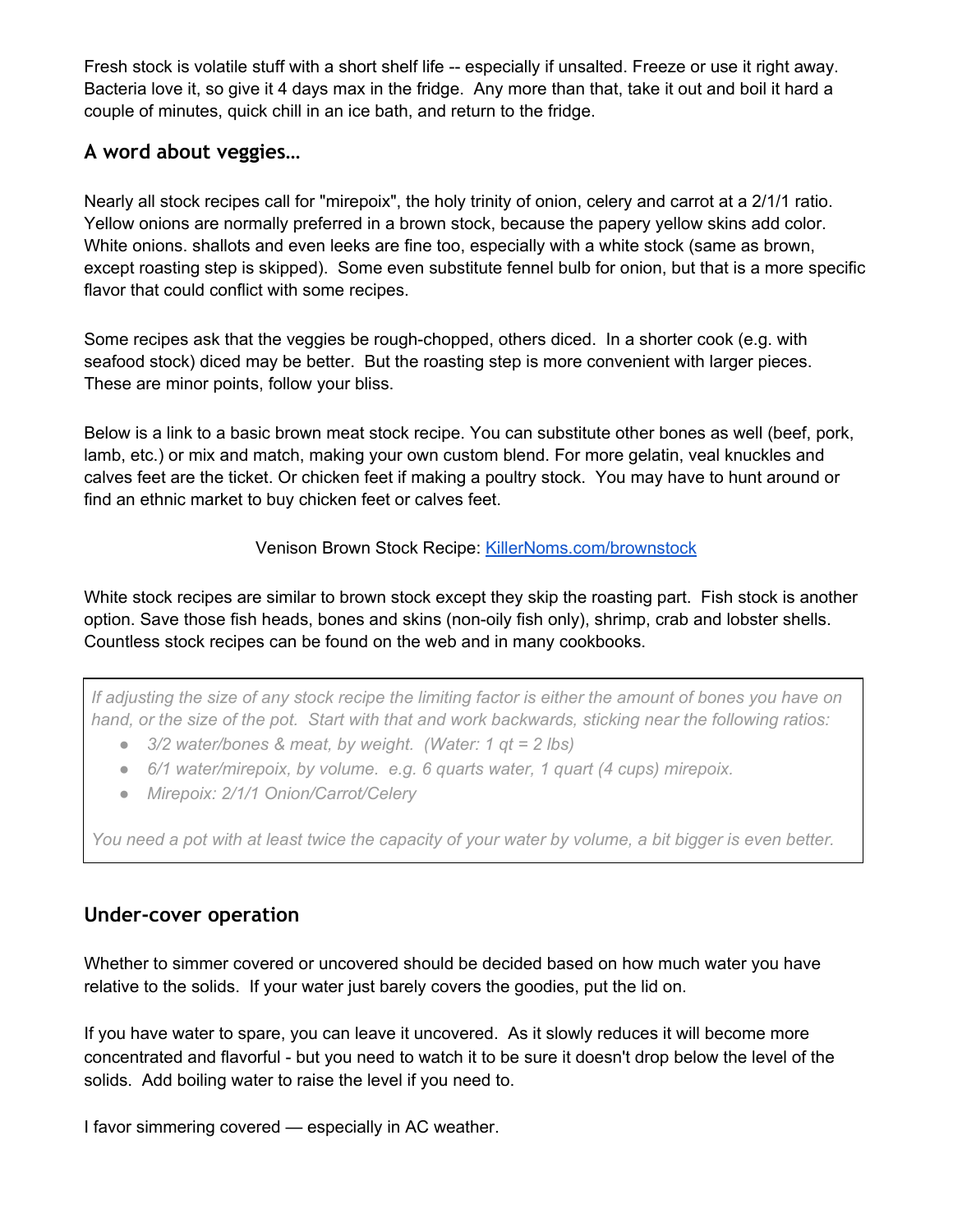# <span id="page-3-0"></span>**Processing:**

*Stock is volatile. For best shelf life and quality these next steps should be performed without delay.* Start as soon as you turn off the heat. Plan to begin this part when you have enough time to finish. Leaving the stock cooking longer is fine if you are not ready. Do NOT just remove it from heat and *postpone the filtering/chilling steps for a more convenient time. Be aware you are dealing with something heavy, and hot. Have assistants standing by if you need them.*

- Remove large items to a colander over a bowl to catch drippings. Filter out remaining solids using cheesecloth, muslin, old clean t-shirts, a chinois, etc., whatever you have handy. Ladle through the filter into another pot. How well you filter it is a matter of taste but be sure to get out any bone bits. Press or squeeze out and save all the liquid you can before discarding the solids.
- Add salt?
	- Pro: tastes good, adds shelf life.
	- $\circ$  Con: may interfere with recipes that expect unsalted stock (most do). Do not add salt if you intend to reduce the stock to a demi-glace or meat glaze.
- Vhill to under 70°F to discourage bacteria. Giving the pot an ice/water bath in the sink, gently stirring the stock with one spoon and the ice/water slurry with another works well. Be sure not to let the surface of the water/ice get higher than the surface of the stock or the pot will start to float.
- Move to the fridge to finish chilling overnight.
- In the morning the fat will be solidified on top. Remove and discard.
- Optional: clarify, using egg whites and instructions available in many cookbooks and on the web. Google "egg raft". This nearly magical process removes the microscopic bits that naturally cloud stock, leaving a crystal clear liquid - desirable if you are making consommé, aspic or any soup which you prefer to be very clear. No need to do it otherwise, though a side benefit is it leaves you with a bunch of yolks you'll need to find a [use](http://bakingbites.com/2012/05/5-recipes-that-use-up-leftover-egg-yolks/) for. Om nom nom nom.

## <span id="page-3-1"></span>**Demiglace and Glace de Viande (meat glaze).**

I'd never heard of meat glaze until a buddy on an online hunting forum said "It's what bouillon would be if it could convince the devil to buy its soul."

After my first batch I was hooked. I'll always have some of this handy in my freezer.

Demiglace is any stock reduced by half to three-quarters. Glace de viande (meat glaze) is the same thing only reduced by a factor of about 10, which will be syrupy when hot, but chill to a solid consistency.

Start with any quantity of stock, but remember you are reducing it a lot so be sure you have enough.

Medium simmer in a heavy, uncovered vessel. For reducing, wide is good — surface area is your friend. If using a straight-sided pot you can mark a depth gauge (like a disposable chopstick or wooden skewer) to help track your progress accurately.

If using a slope-sided vessel you could mark your gauge using a measured volume of water before you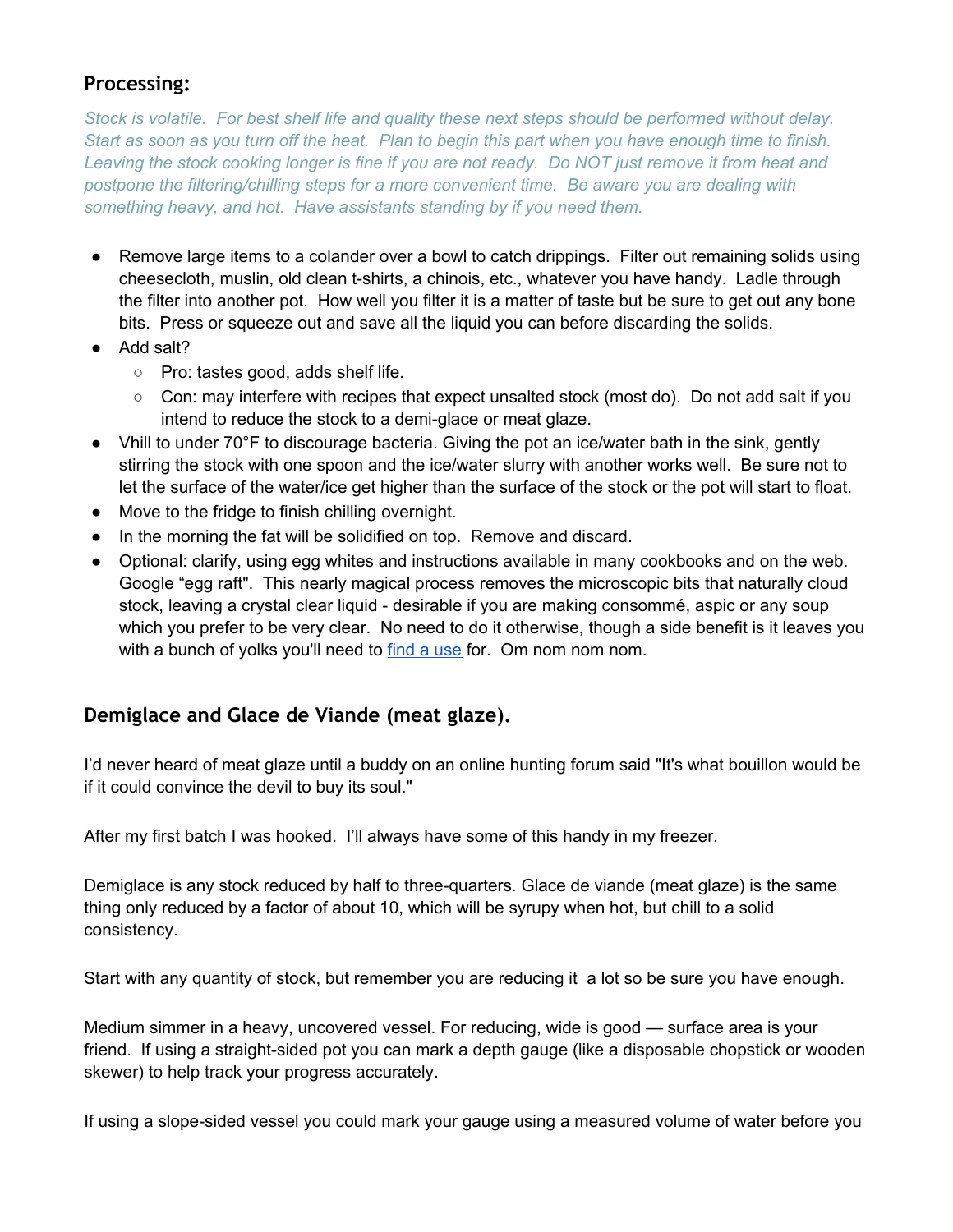put stock in the pot. So if you were reducing 5 quarts (20 cups) of stock, and looking to make meat glaze, you would put 2 cups of water in the pot and mark where that hits your gauge. Then dump the water, add the stock, and get reducing!

Stir periodically -- taking care to work the stuff that sticks to the side of the pot back down into the liquid. Lots of flavor there.

For demiglace, stop when the liquid is half to three-quarters gone. Store it the same as you would stock but be aware it will be more prone to gel to a very stiff consistency as it cools. Use it as called for in recipes, or add water and heat it up to make "instant" stock.

For meat glaze just keep going until it coats the spoon well and starts to get an almost syrupy consistency. This means you are starting to run out of water and most of the remaining liquid is gelatin. If it gets too shallow before it's done, transfer to a narrower pot (don't leave anything behind!) and continue.

If you start with a large pot of stock first thing in the morning the whole process should be finished by evening - a great wintry day project. It takes a long time but only needs occasional brief attention - once every half hour or so. I set an alarm to remind me.

To speed things up you can raise it from a simmer to a boil, but you'll need to tend it much more often — like every 5 minutes. If you do this slow back down to a low simmer right near the end.

Once you first notice it start to develop texture, or your measurements tell you it is approaching 1/10th of your starting volume, **start paying close attention and tend it more often until finished**. If all the water boils off the gelatin will scorch and be ruined. You'll have wasted all your effort and all that stock!

When done, remove from heat and process for storage right away, before it cools and hardens. An ice cube tray works well. Wipe it with vegetable oil or spray with non-stick spray first. Trust me on this.

A couple of tablespoons per cube makes a convenient chunk. They are very sticky -- so after thoroughly freezing, dump some cornstarch into a bag, empty your chunks into the bag and toss to coat. Do this as soon as you remove them from the freezer — don't let them start to thaw. Then shake off the excess, package for long term storage, and return to the freezer.

I vacuum seal them, but a freezer bag with most of the air expelled is fine. It lasts forever in the freezer.

Even though you rarely see meat glaze or "glace de viande" in a recipe, it fits well in everyday cooking. A chunk or two in any gravy, sauce or soup works magic. I'm always looking for an excuse to toss some into whatever I am cooking. Go easy though, you don't want it to take over - it is intense stuff!

I promise you will never again use bouillon if you have meat glaze handy.

## <span id="page-4-0"></span>**Long Term Storage for Stock:**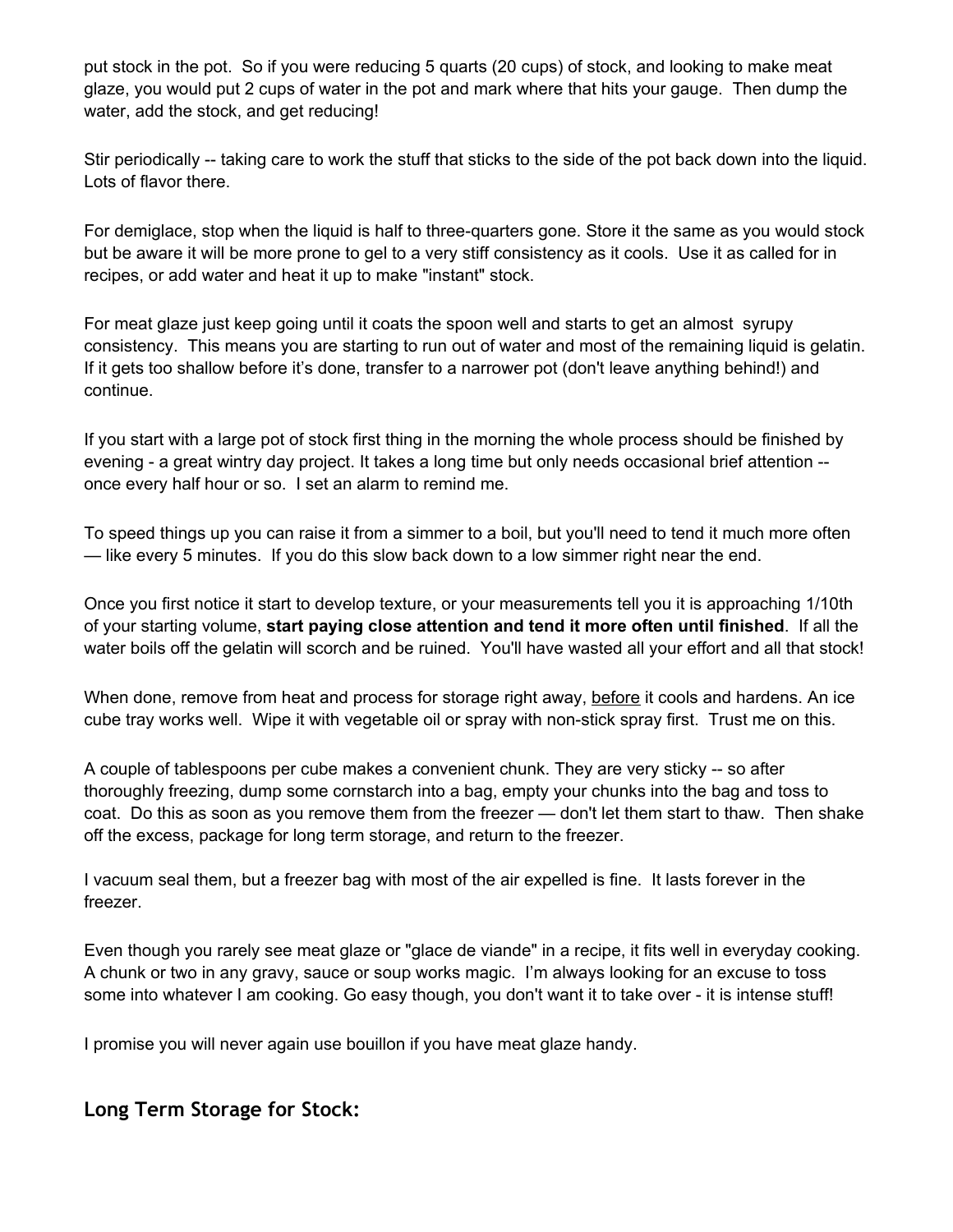Like most other things stock will last longer in a very cold chest [freezer](https://docs.google.com/document/d/1DRng-WHIHJMWGvm7XlMWXA6obZCUXw9ZMLH9XqsR_s4) than in the freezer compartment of your fridge.

Pressure canning your finished stock is an alternative that saves freezer space. If you follow good canning procedures (pressure canning only, not water-bath), your stock be good for 6 months to a year in your pantry.

Only folks who understand and follow established safe methods such as those [published](http://nchfp.uga.edu/publications/publications_usda.html) by the USDA should try pressure canning. You don't want to accidentally reduce the number of friends or family members available to enjoy your stock.

For most of us, *[freezing](https://docs.google.com/document/d/1DRng-WHIHJMWGvm7XlMWXA6obZCUXw9ZMLH9XqsR_s4)* is the way to go. Your choices are freezer bags, canning jars or other freezer safe containers.

Pint sized wide-mouth canning jars are widely available in a "freezer safe" version. If they don't have them at your local store, you can get them mail order or on the internet. Ball also recently introduced a 1.5 pint widemouth jar that is freezer rated.

No quart jars rated freezer safe, though some people use them anyway. You might get away with using a non-freezer rated jar, but why risk it? You don't want the job of cleaning up a mess, including glass shards, in your freezer. If you insist on using quart size canning jars, at least use widemouth, which will be less prone to break as the freezing liquid expands. No matter what size you use, be sure to leave headroom for expansion.

My preferred method is to label quart size zip-top freezer bags, ladle in 2 cups of stock, expel the remaining air, seal and place in the freezer on a flat surface like a cutting board or a cooling rack. Once frozen you have a convenient space-efficient shape for long-term freezer storage.

Beware though, freezers are rough-and-tumble environments and your freezer bags might take some hits over time. Thaw in something that catches any leaks.

# <span id="page-5-0"></span>**Optional Oven-finish:**

Once your stock has achieved a nice gentle simmer on the stove, about 185°F, you can cover it with a lid and move it to your oven.

Obviously the oven needs to be large enough to accommodate the lidded pot. You may need to remove all but 1 rack, and likely need to use the lowest rack position.

There are big advantages to using the oven, and one big disadvantage.

Advantages:

- More efficient makes less heat, which is nice if making stock when it's not furnace weather.
- Safer to leave unattended.
- Frees the stove for normal cooking duties